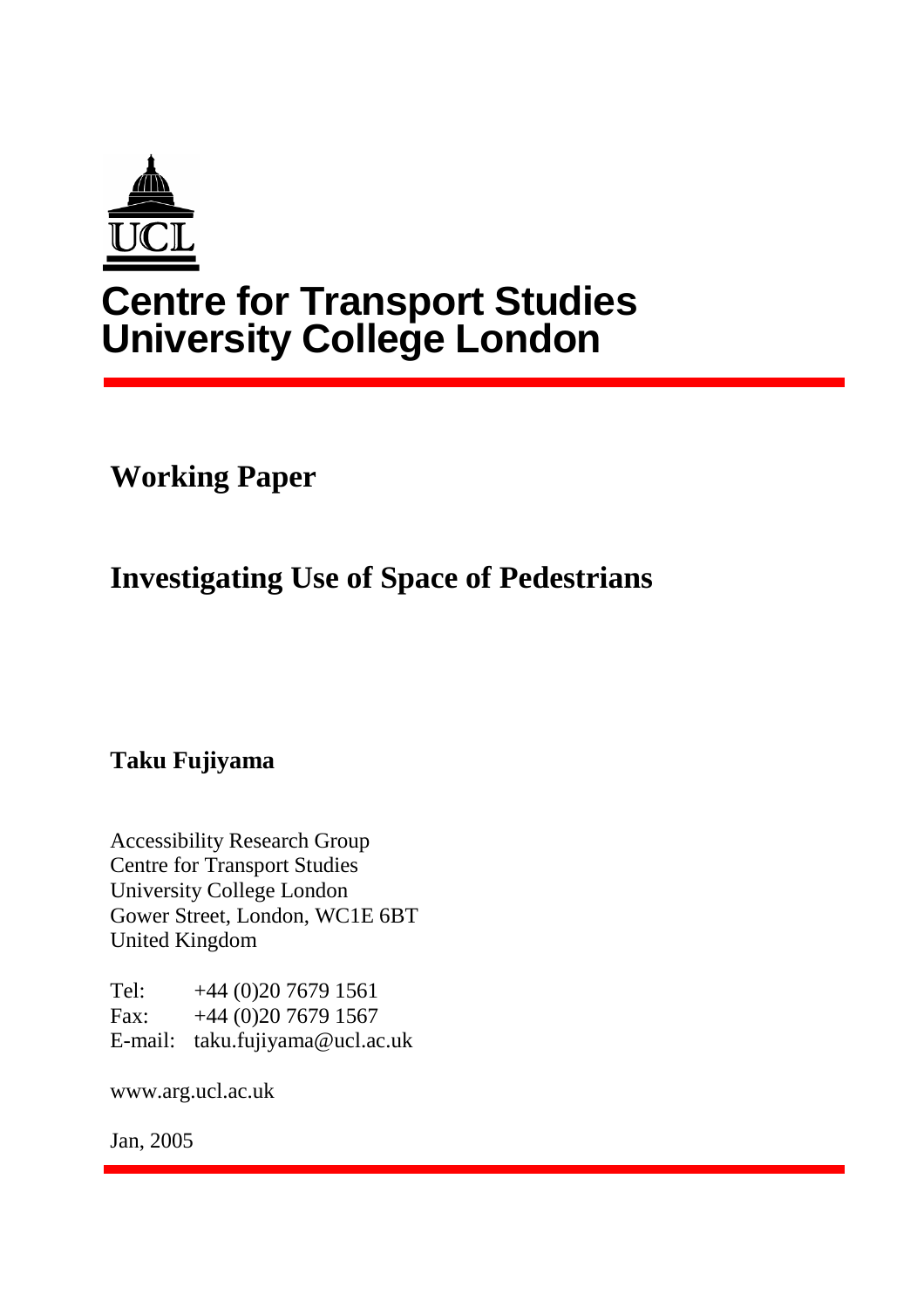# **Abstract**

Understanding use of space of pedestrian is important to plan/design street environments or large public transport facilities. The purpose of a series of our research is to investigate use of space of various pedestrians in a variety of environmental situations. The research is a part of PAMELA project designed to test existing and proposed pedestrian environments and street facilities (i.e. a bus stop) under controlled conditions. This paper is aimed at setting out the background of the research, and presenting a basic frame work for subsequent research. Strength of our approach is the microscopic heterogeneous approach, where each walking person is regarded different from others. Relations among characteristics of pedestrians, characteristics of facilities/ environments, and resulting actions of pedestrians are carefully examined. Conclusion suggests directions of further research.

# **Key Words**

Pedestrians, special needs, use of space, microscopic, heterogeneous, accessibility, pedestrian simulation

# **Definition of words**

|                   | Walking characteristics: Characteristics of a person's walking, such as his/her walking speed, |
|-------------------|------------------------------------------------------------------------------------------------|
|                   | direction, and collision avoidance manoeuvre against another person or                         |
|                   | an object                                                                                      |
| Resulting action: | Action taken by a person as a result of comparison between a person's                          |
|                   | capabilities (i.e. climbable height) and capabilities required by                              |
|                   | environments (i.e. height of a vertical difference (a stair))                                  |

#### **Acknowledgement**

This research project is a part of PAMELA (Pedestrian Accessibility Movement Environment LAboratory) project funded by EPSRC (Engineering and Physical Science Research Council, United Kingdom). A part of this research is underpinned by Fujiyama's PhD research under supervision of Professor Nick Tyler at Centre for Transport Studies, University College London. The author appreciates much useful advice/comments from Prof. Nick Tyler. Discussion with Dr. Elvezia Cepolina at Dipartménto di Ingegneria Civile, Università di Pisa, Italy should also be acknowledged as the basis of this paper.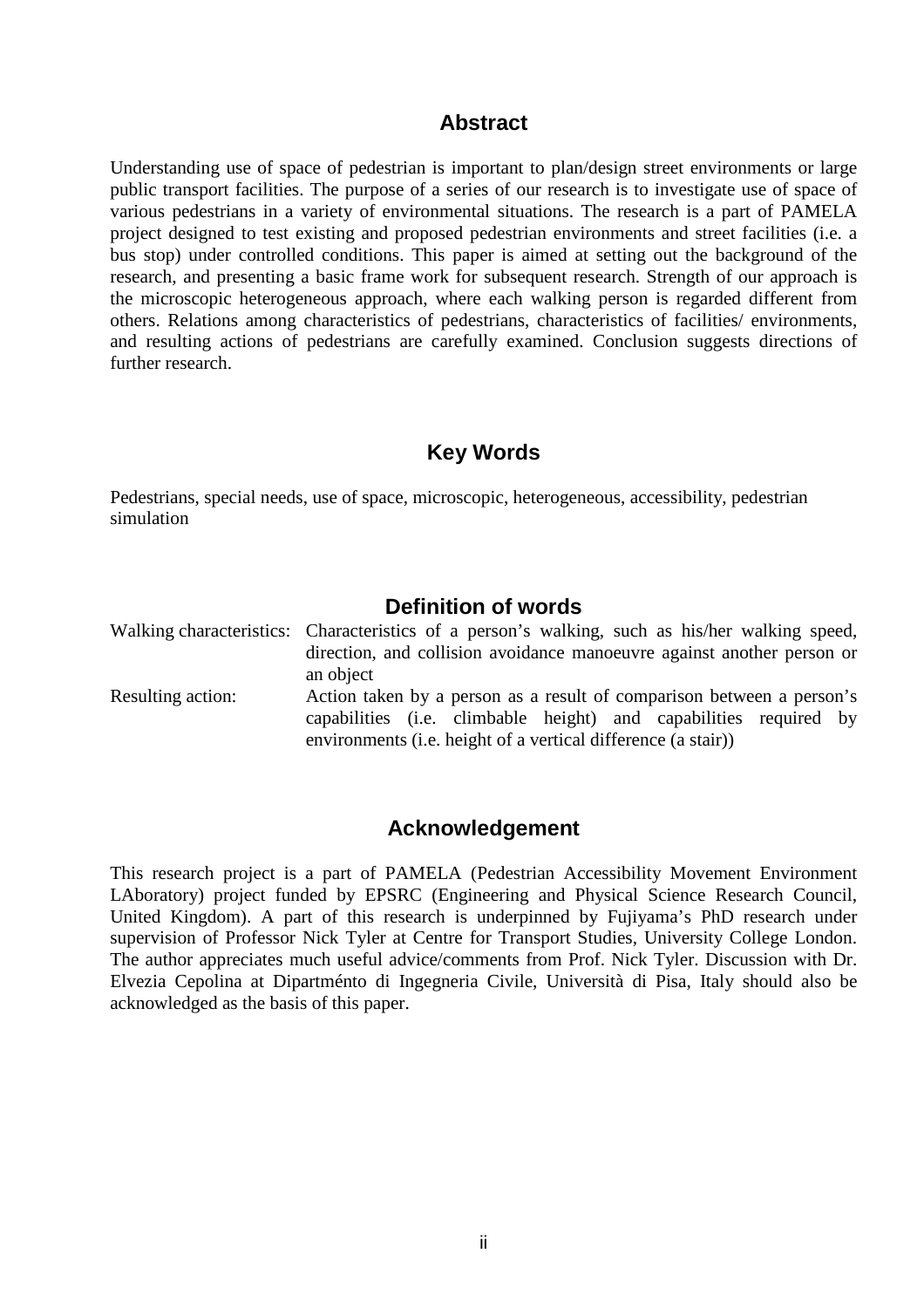# **Contents**

|                                                                                                                               | -ii                                                |
|-------------------------------------------------------------------------------------------------------------------------------|----------------------------------------------------|
|                                                                                                                               | $\mathbf 1$                                        |
| 2-2. Use of space $\cdots$ $\cdots$ $\cdots$ $\cdots$ $\cdots$ $\cdots$ $\cdots$ $\cdots$ $\cdots$ $\cdots$ $\cdots$ $\cdots$ | $\overline{2}$<br>$\overline{2}$<br>$\overline{2}$ |
| 3-2. Spatial usage of pedestrian (analysis of pedestrian factors that affect                                                  | $\boldsymbol{\Lambda}$<br>$\overline{4}$           |
| 3-3. Environmental factors that affect use of space of pedestrians                                                            | $\overline{4}$<br>6                                |
|                                                                                                                               | 8<br>8<br>9<br>9                                   |
|                                                                                                                               | 13<br>13<br>13                                     |
|                                                                                                                               | 16                                                 |
|                                                                                                                               | 17                                                 |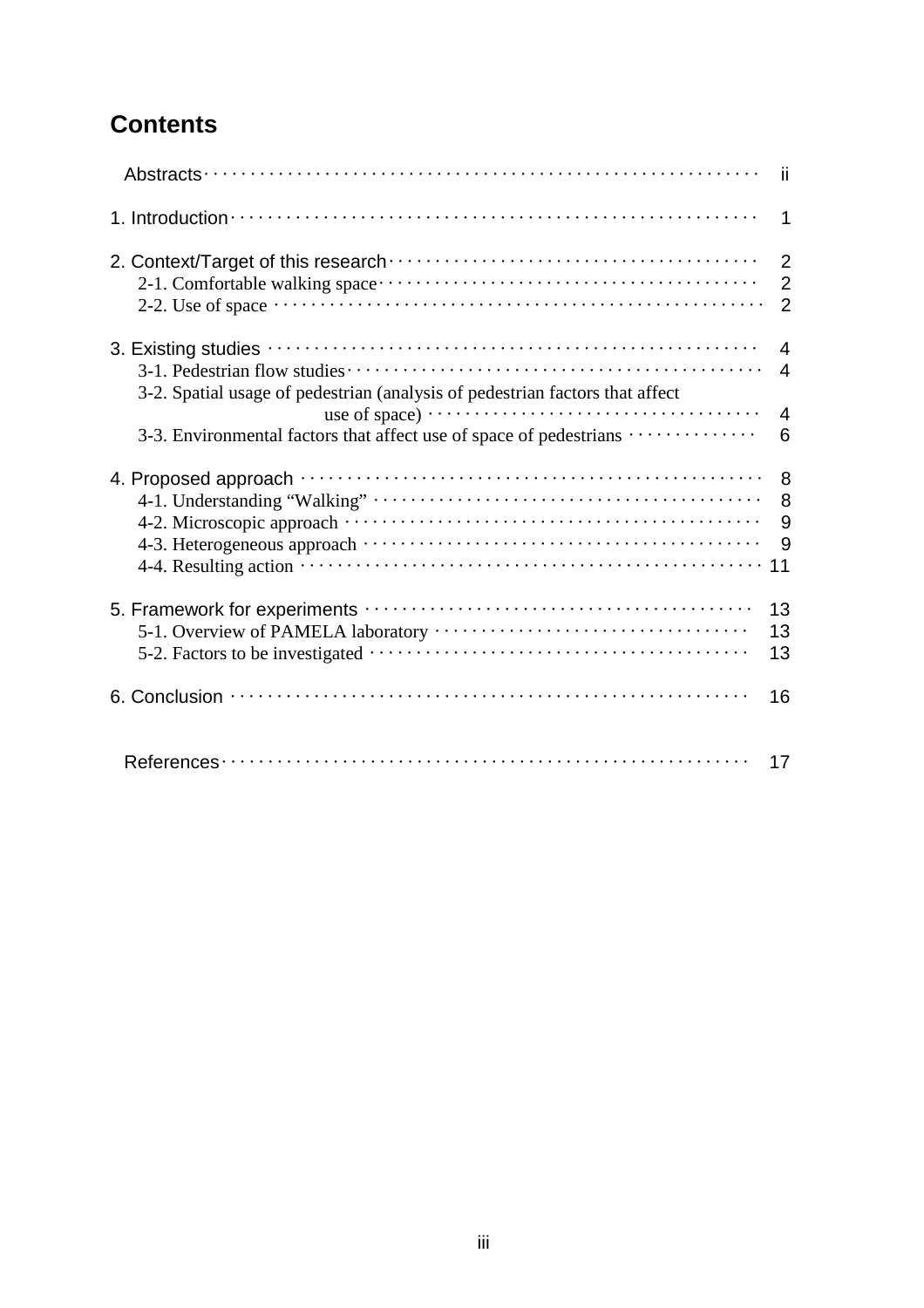# 1. Introduction

Demands of pedestrian facilities in a town/city are increasing. Understanding movements of pedestrians is therefore essential to plan and design facilities.

Hitherto, many studies on the pedestrian movement have regarded pedestrians as a flow, and seldom focused on each pedestrian or differences of walking characteristics among pedestrians. In order to materialise comfort of pedestrians and accessible/user friendly designs, more research is required that doesn't ignore differences of pedestrians.

Moreover, existing studies have scarcely considered how design details of walking facilities or environments affect pedestrians. For instance, there has been little research on how lighting affects movements of pedestrians. Because civil engineers/architects can't change characteristics of pedestrians but can change characteristics of facilities, more research on these issues is necessary.

As a part of our ongoing research project that examines interactions between pedestrians and environments, this paper looks at how characteristics of pedestrians and/or characteristics of environments affect walking characteristics of pedestrians. Our interest in this paper is particularly in use of space of pedestrians in a variety of environment. (I.e. on a dark street, on a slipper surface…etc) We use a laboratory, which can represent various environments under scientifically controlled conditions.

This paper is aimed at setting out the background of the series of our studies, and presenting a basic frame work for subsequent studies. Following studies will pick up and examine each topic based on the framework represented in this paper.

In this paper, Section 2 describes the context and target of this research. We see why spatial usage is focused. Section 3 portraits the approach of this research to this use of space of pedestrians, followed by Section 4 where the research methodology is illustrated.

The eventual goal of our research is not only to obtain knowledge for planning/design of pedestrian facilities but also to provide empirical data for our heterogeneous pedestrian simulation, which can represent a variety of pedestrians in various facilities/environments. We are planning to use our simulation in planning/design of streets or large transport facilities, such as railway stations.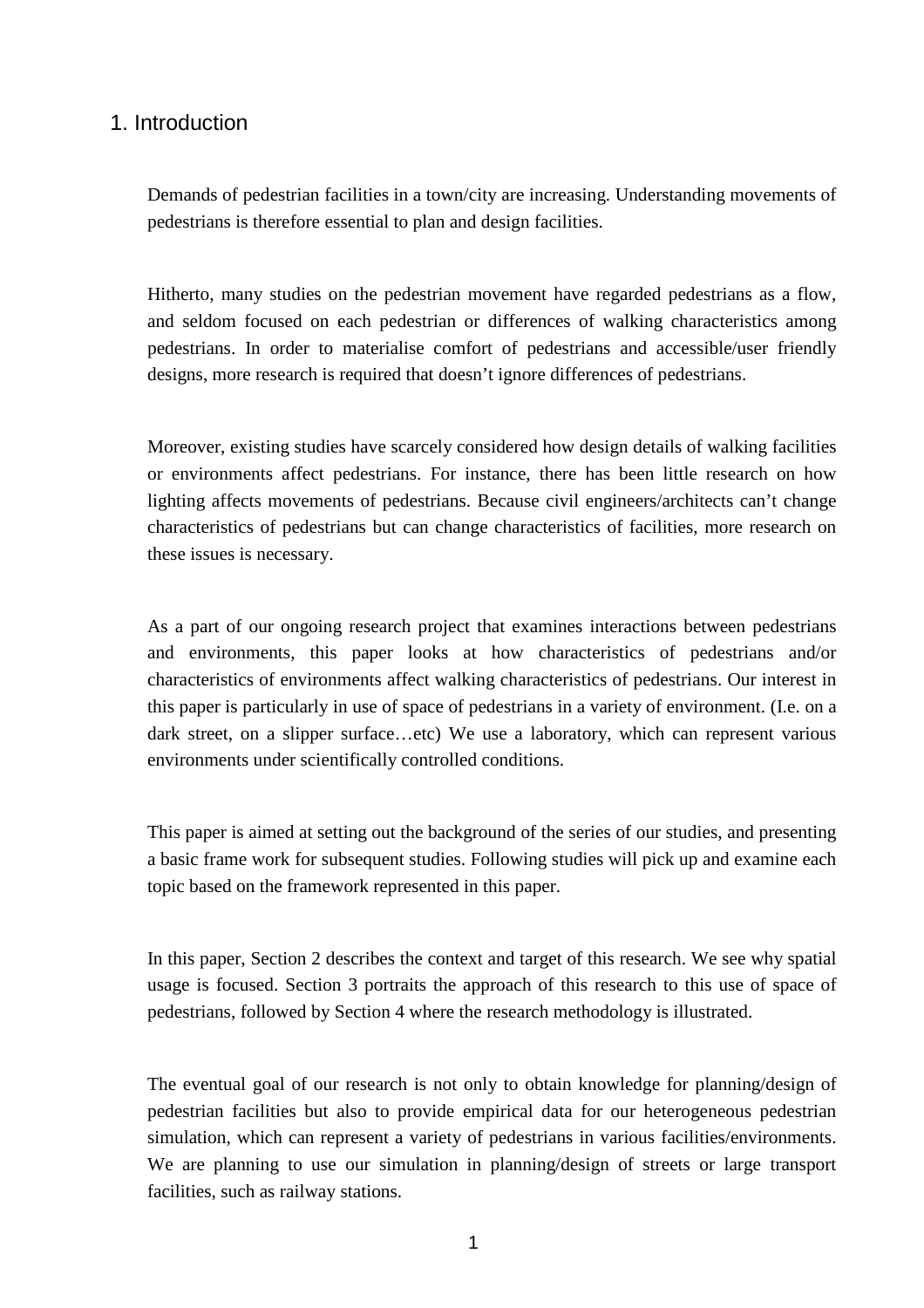# 2. Context/ Target of this research

#### 2-1. Comfortable walking space

Recently, "walking" enjoys more and more attention from not only transport planners/ designers but also the public, because it is matching various requests of the recent society. Walking is an environment-friendly transport mode because it doesn't produce  $CO_2$ ,  $SO_x$  as do cars. Walking is good for people to maintain/improve their health. Walking around a town/city offers a pleasant time for citizens. Not only benefits for individuals, walking supports the fabric of society. For example, walking is essential in terms of the access to shops or public services. Many towns/cities are now trying to create/improve environments for walking.

Despite of its many benefits, walking has seldom been focused for a long time as an object of transport infrastructure introduction/improvement. A reason could be that walking is a so basic movement and people can walk anyway in most environments. For instance, in order to pass a car, an about 3.0m width space is necessary and curves of roads should be not so sharp. On the other hand, just a 0.8m width space is physically enough for pedestrians to pass it and pedestrians can turn with a right angle if they are fit and agile.

An important issue to promote walking is to create comfortable space for walking. Conditions for comfortable walking are very different from minimum requirements for walking. Imagine a 1.5m width footpath beside a busy road. Although physically people can walk on it, nobody wants to do so.

Standards for walking facilities/environments have tended to see only such minimum requirements, partially because it would be difficult to establish conditions for comfortable walking. We don't know much about criteria for comfortable walking. Nevertheless, in order to promote walking and to create comfortable walking environments, we need more understanding of such criteria/conditions.

#### 2-2. Use of space

The aim of a series of our research is to further understand walking in order to create comfortable walking environments. The first phase of the research is concentrating on spatial usage of pedestrians. There are several reasons to choose spatial usage. First, space is one of the basic elements that planners/designers can change. Secondly, minimum requirements of space for walking are very different from requirements/conditions of space for comfortable walking. Thirdly, use of space is a topic that has not been carefully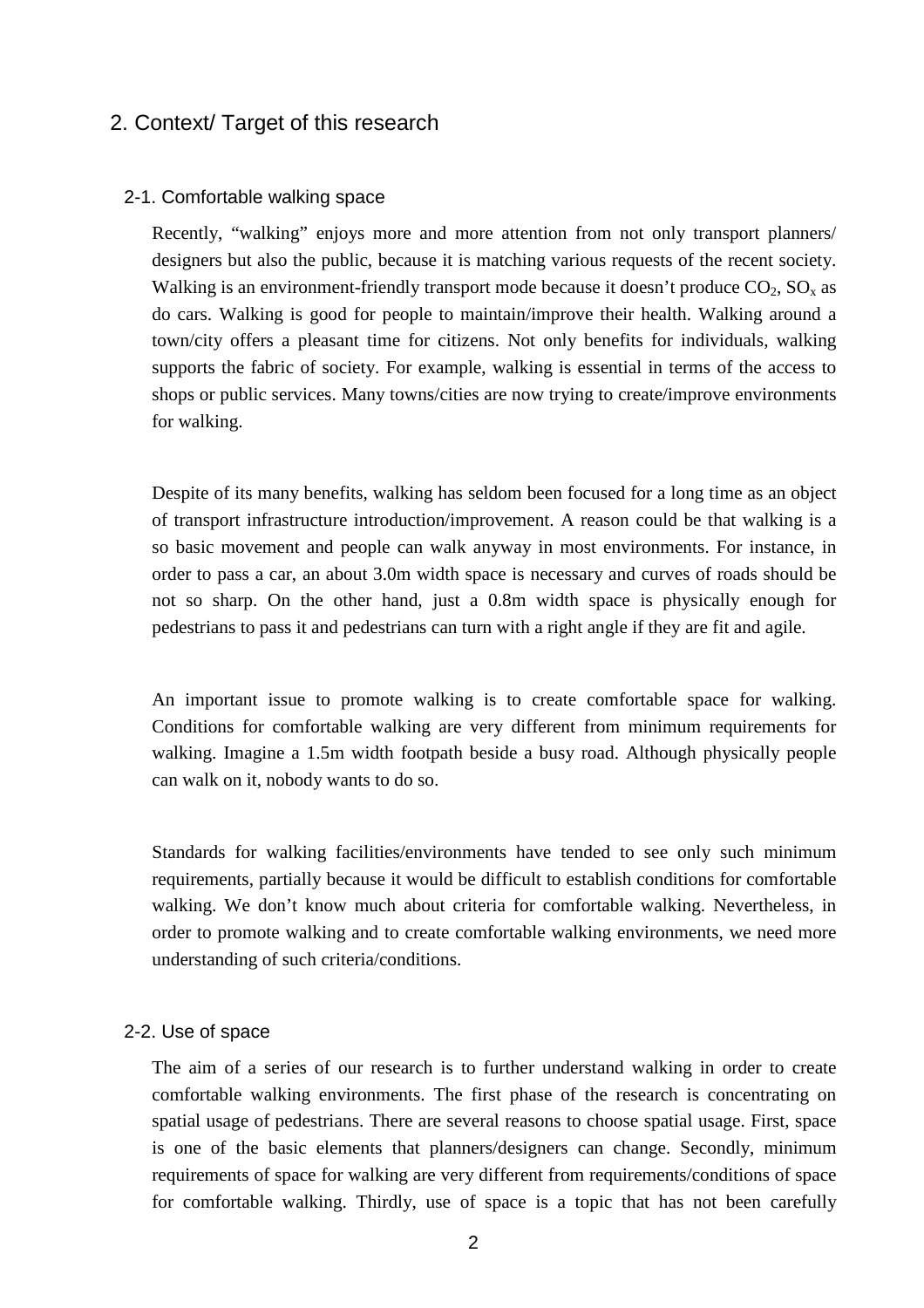investigated because of technical reasons (i.e. detailed tracking). Recently developed technologies (i.e. laser scanners) make explicit analysis possible.

We regard use of space of a walking person as an indicator that shows his/her reaction to the given walking environment. With this indicator, we can know how a walking person perceives/reacts to the given walking environment. This knowledge is useful for creation of facilities/environments.

Also, use of space reflects the manoeuvre or agility of each pedestrian. By considering the agility of pedestrians, transport facilities planners/designers may realise comfortable walking environments in terms of walking manoeuvre.

Moreover, as personal space research has suggested (see section "Existing research"), a person has a portable territory around him/her. If it is invaded, she/he feels uncomfortable. We regard use of space as an indicator of how much space a walking person in a given condition requires for comfort or/and for safety being achieved by establishment of his/her portable territory. Of course, actual use of space is not always the same as the desired usage (i.e. Imagine a pedestrian in a very crowded space. Although he/she wants to keep some distance to an adjacent pedestrian, it is not always possible.) However, we know a person tries to achieve the maximum comfort in a given condition. Looking at use of space of pedestrians in a variety of environments that are scientifically controlled may help us further understand walking.

In order to conduct detailed investigation, we will set up a laboratory where we can scientifically control walking environments. Our ultimate goal is to offer useful knowledge to transport facilities planners/designers or architects. Because designers/planners can only change such environmental factors, detailed investigation of environmental factors that possibly affect walking is of significant use (Cepolina and Tyler (2004)).

Another purpose of this research is to provide detailed data for pedestrian simulations, which is gaining popularity in transport facilities planning/ design. Most of the pedestrian simulations apply fluid theories to movements of pedestrians. However, little research has been conducted on detailed movements of pedestrians and whether they match fluid theories. Detailed tracking data of pedestrians are of use for further development of pedestrian simulations.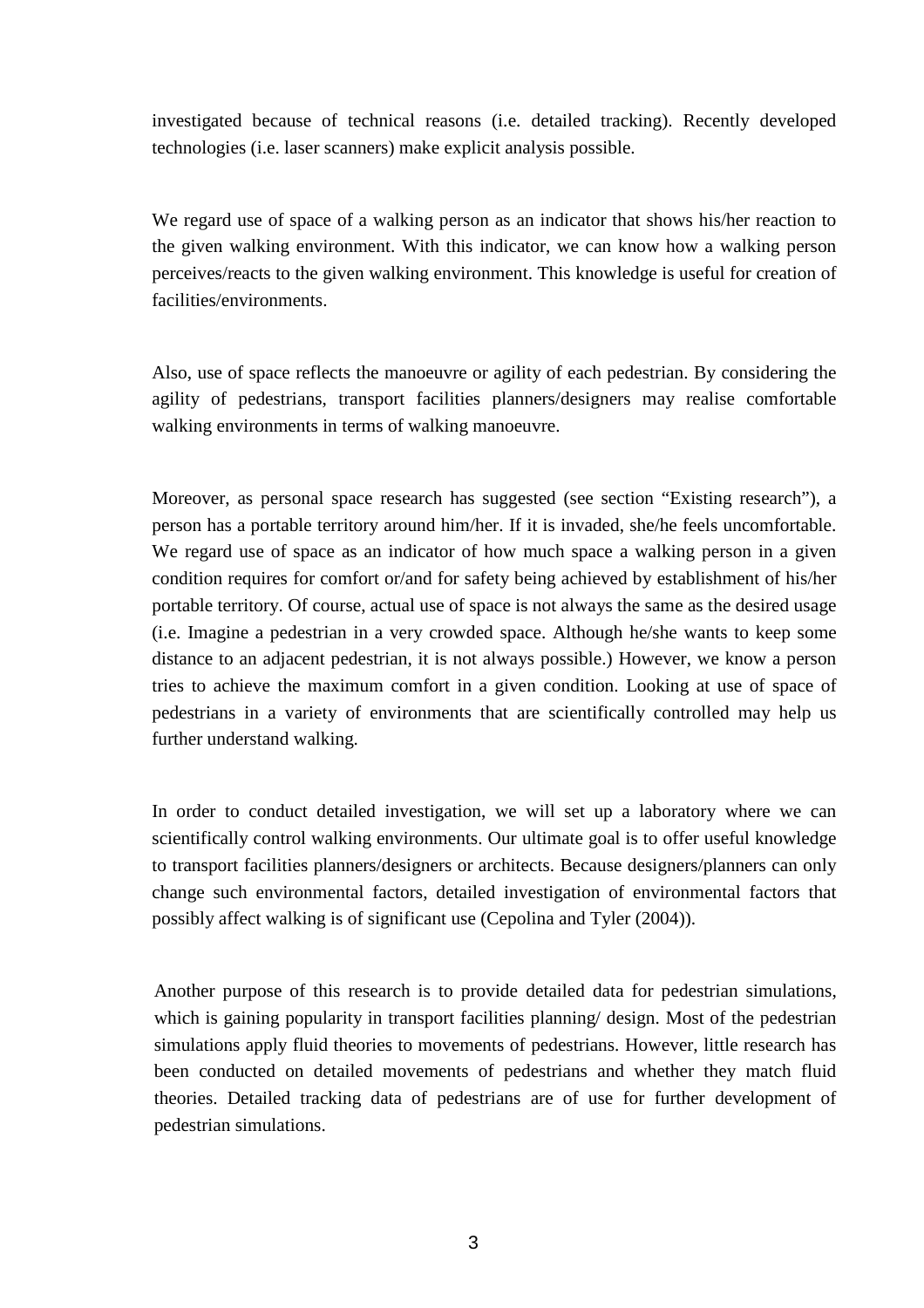# 3. Existing studies

This section presents existing walking studies related to our research. First, we look at pedestrian flow studies. Then, we will see studies that investigated use of space by people or how characteristics of people affect their use of space, followed by studies that looked at environmental effects on use of space of pedestrians.

#### 3-1. Pedestrian flow studies

Hankin and Wright (1958), Older (1968) and Navin and Wheeler (1969) were recognised as pioneers of the pedestrian studies. Fruin (1971) deserves a mention for his achievement. He introduced a notion of "Level of Service", which is used to illustrate the comfort in driving cars on highways, into pedestrian studies. The main interest of these early studies was the capacity of the pedestrian path. They basically examined the relation between the density of pedestrians and the walking speed.

At a later stage, research focus transferred to the pedestrian-flow in various spaces. Daly *et al* (1991) observed the pedestrian flow in underground stations. Similarly did Lam *et al* (2000) conducted an observation in railway stations in Hong Kong. Kwon *et al* (1998) expanded "level of service" concept to mixed traffic roads. They studied a narrow residential road, where cars, bicycles and pedestrians share the same space. Lam *et al* (2003) considered a bi-directional flow in a (x, y) space.

#### 3-2. Spatial usage of pedestrian (analysis of pedestrian factors that affect use of space)

a) Personal space studies

In this part, we look at so-called "personal space" or "proxemics" studies. These studies have been interested in the territory of a person or persons, and researchers have regarded an interpersonal distance as an index of their interpersonal relation. Because personal space research has been performed mainly by sociologists, anthropologists and psychologists, the research interest has been rather in social contexts (i.e. affection of social positions), and the observed or experimented situations have been mostly static. We haven't known how the size of such a comfortable space for a person changes when the person is walking. Although it may not be always possible to apply knowledge of existing personal space research for pedestrians, contributions of these studies are large.

Hall (1966)'s work should be marked for establishment of the concept of personal space, and so far has been referred in many studies in many disciplines. Central to his concept is the territory of man. According to Hall, interpersonal distances can be divided into four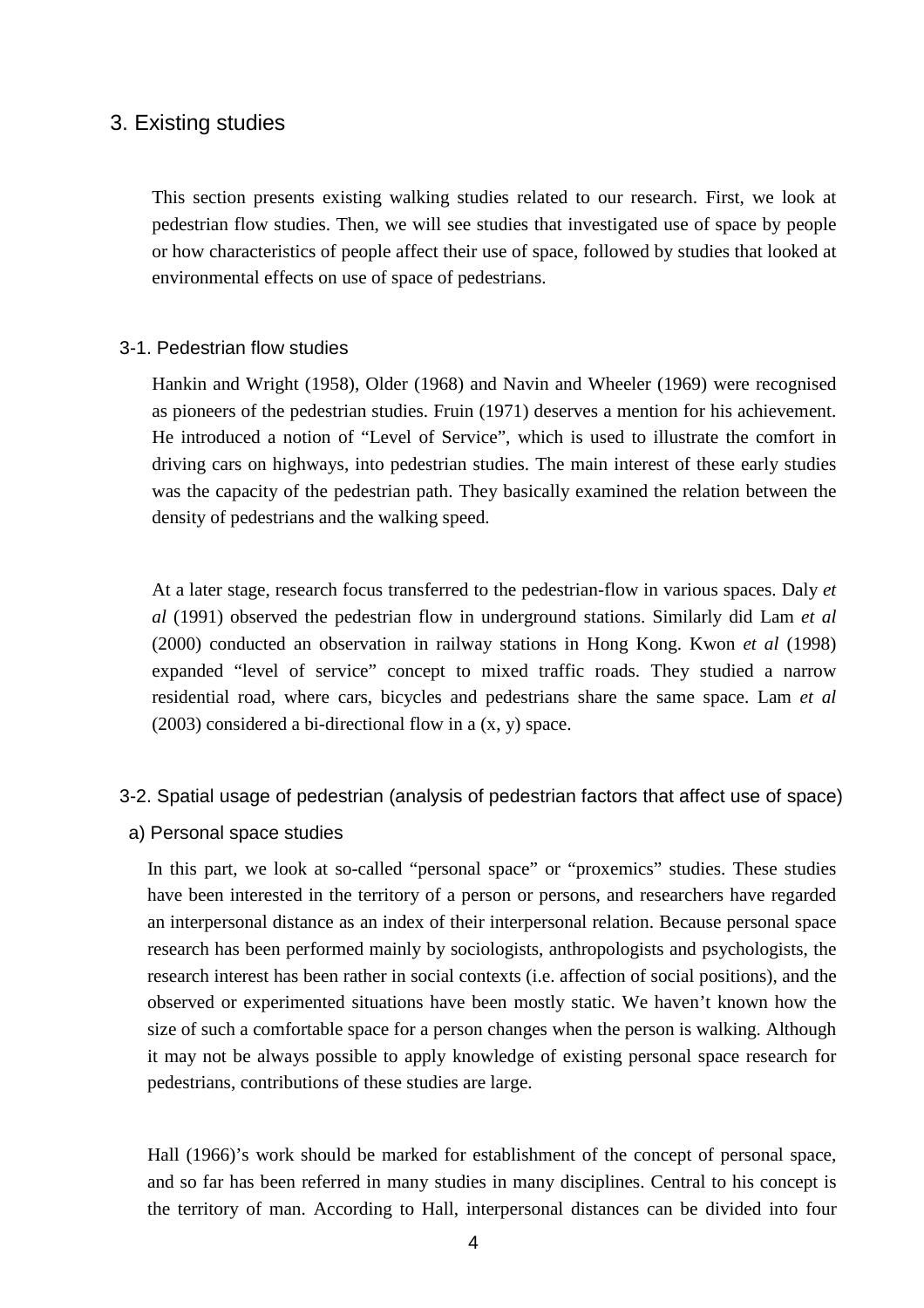categories according to the attitude of a person toward another person or according to the relation between two persons. The four categories are

- a) Intimate zone (0.0-0.5m) for persons with a very special relationship. (i.e. a boy friend and a girl friend)
- b) Personal zone (0.5-1.2m) for a person to a known person (i.e. a friend)
- c) Social consultative zone (1.2-4.0m) for a person to a unknown but permitted person to communicate (i.e. a counterpart of business)
- d) Public distance (4.0m-10.0m) for a person to unknown person

It should be noted that, as Hall himself pointed out, the distances may be fluctuate according to various conditions. Several studies found that the size of personal space is different between men and women or among age groups. Also, people show different distances to disabled people from those to ordinary people (i.e. Worthington (1974) or Kilbury (1996)).

Hyduk (1978) went father from Hall's research. He defined personal space as "the area individual humans actively maintain around themselves into which others cannot intrude without arousing discomfort". Indeed, Hyduk (1981) found a linear relation between intrusion of the personal space and discomfort, followed by several studies including Sawada (2003) that found a significant change of the heart rate of subjects while they were approached by a stranger.

Sobel and Lillith (1975) examined personal space in non-static situations. His method was that an male or female experimenter was approaching to a subject on a high street, and observers recorded the distance where the subject began deflecting collision. In his experiment, the average distance to male experimenters from subjects to begin deflection was 94.2cm, whereas that to female experimenters was 142.0cm. Also, there were no differences in the amount of distance given by male subjects (117.9cm) and female subjects (118.1cm). This result was different from other studies that investigated the sex difference in personal space (i.e. Sibuya (1985)), which found that women showed less personal space than men. Another important finding of Sobel and Lillith was that in their experiment, where an experimenter walked straight to a subject and didn't give way to the subject, 42% of trials ended up with a physical contact. They suggested the presence of a strong norm of bilateral accommodation in street behaviour.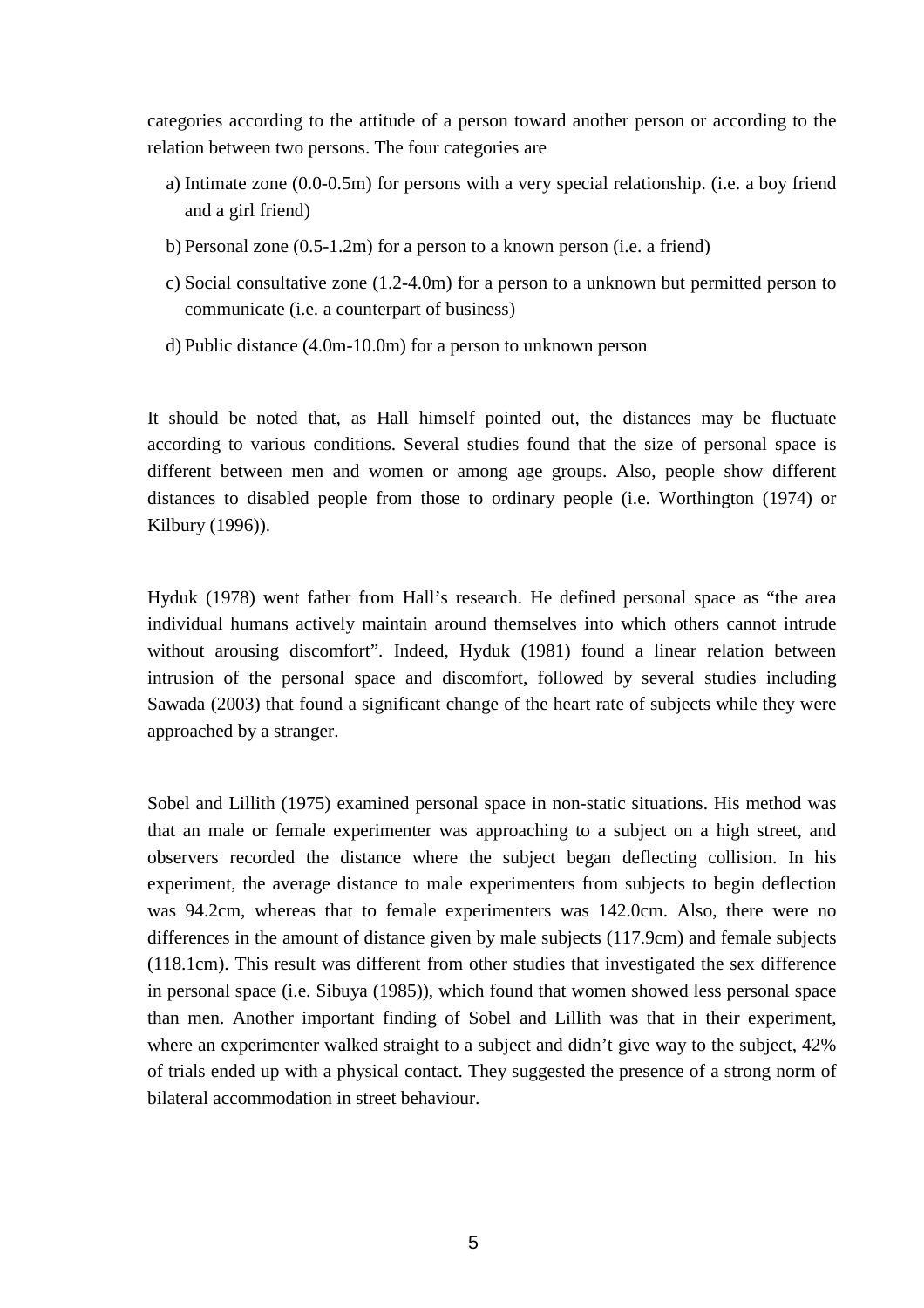One limitation of the work of Sobel and Lillith could be that their study was an observational study, where all conditions were not controlled. For example, the density, or presence of another person around a subject might lead to a different result.

Caplan and Goldman (1981) found that people invaded the space of short confederates more frequently than tall confederates. Harnett *et al* (1974) found that people approached a short object more closely than a tall object.

Webb and Weber(2003) investigated the influence of characteristics of elderly participants on their personal space. The investigated characteristics were age, sex, vision, hearing and mobility. They found that age, gender and mobility played an important role to establish personal space. An interesting finding was that perception (by approached elderly subjects) of physical strength and aggression of approaching person didn't have a strong influence on interpersonal distances.

#### b) Other research

It has been well known that women tend to walk more slowly than men. Also, Leg Extensor power affects walking speed. Fujiyama and Tyler (2004) presented a literature review of research on the walking speed.

There has been some observational research on collision avoidance behaviour. Willis (1979) reported that 1) women didn't tend to move for men, 2) persons or groups moved for larger groups and 3) younger groups tended to move for older groups. He suggested that manoeuvrability might be an important factor to determine which one avoids. An interesting finding of Dabbs (1975) was that a pedestrian more often changes the direction for an attractive female than for an unattractive female. Some other research suggested psychological effects on deciding the person who gives way. For example, affection of the human power relationship was suggested by Henley (1977)*,* or resoluteness by Goffman (1971).

#### 3-3. Environmental factors that affect use of space of pedestrians

At first, Hill (1984) is worth being mentioned as a good review of pedestrian research. His research is of use for detailed investigation of past research.

It has been hypothesised and indeed investigated for a long time that vision plays an important role in sensing environments. One implication can be the effect of lighting.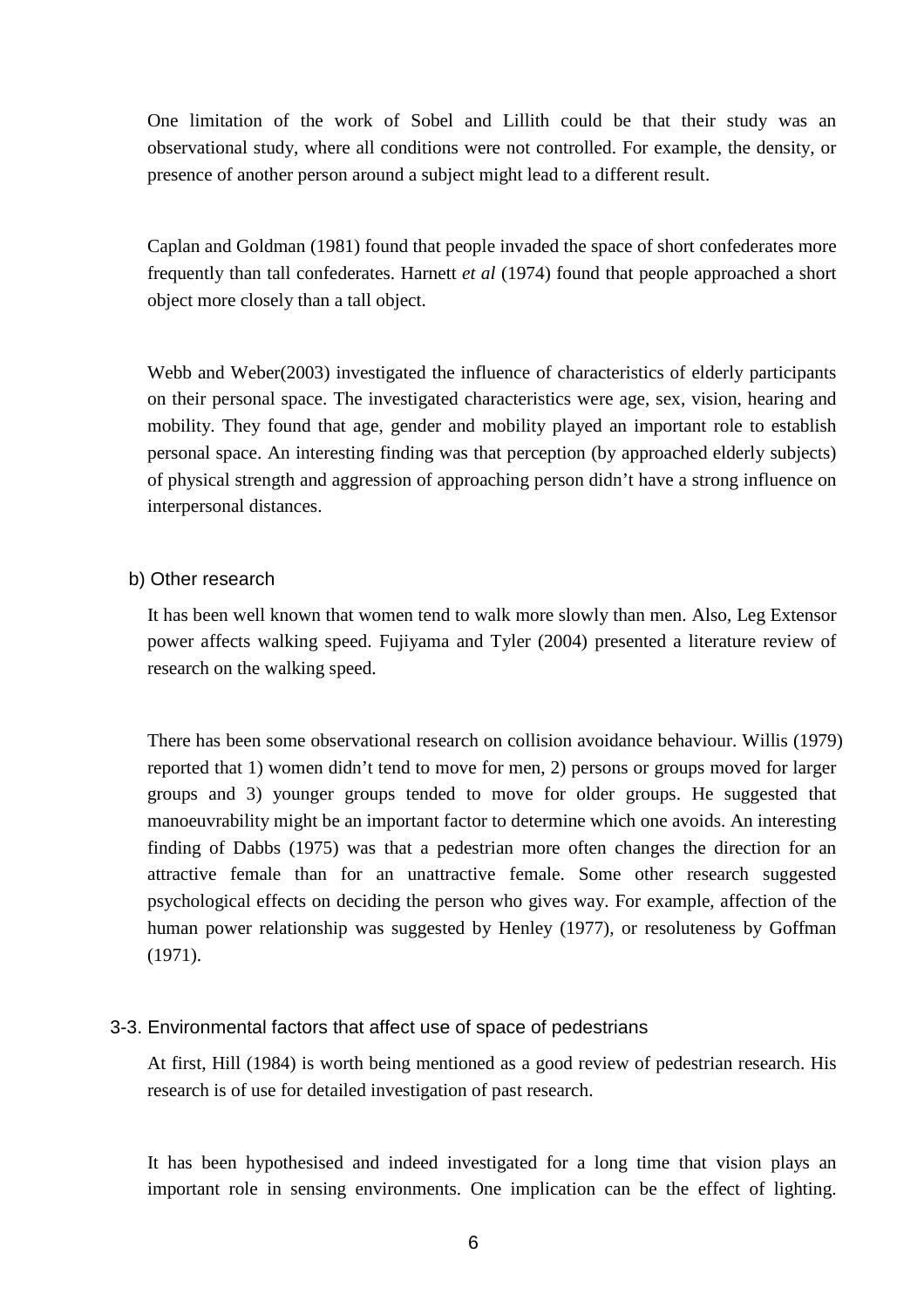Adams and Zuckerman (1991) investigated the effect of lighting on personal space requirement. He used stop-distance technique, where stationary subjects were approached by an experimenter and asked to say "stop" when the subject felt discomfort because the experimenter reached too closed to the subject. The distance between the subject and the experimenter was recorded. Adams found that the subjects tested under a dim condition (1.5 (lx)) preferred to be at significantly greater distances from the experimenter than those tested under a bright condition (600 (lx)). This corresponded with Hall (1966)'s suggestion that personal space sizes might become larger in a noisy or/and dark situation.

Van Bommel and Caminada (1982) was an attempt to establish lighting parameters of street lighting in residential areas based on Hall (1966)'s concept. He argued that identification of the face of another pedestrian is the most important for pedestrians in the interest of security, and that, referring to the minimum limit of "public zone" of Hall (4.0m), the street lighting should be bright enough to ensure that a pedestrian can recognise the face of another unknown pedestrian before this unknown pedestrian reaches less than 4.0m to him/her. (The darker a street, the shorter the facial recognition distance becomes.) This work should be marked as an attempt to apply the personal space knowledge for a practical field, and to qualitatively examine the minimum lighting level. In fact, the minimum standard for residential roads of British Standard (5.0(lx) for S1 class road) was decided based on Bommel's work. However, it should be noted that, as Hall himself suggested and Adams (1991) proved, the zones of personal space become bigger in a dark condition, and therefore it should be re-examined that whether 4.0m is enough to keep the distance of "public zone" under a dark condition.

Raynham (2003) further developed this van Bommel's idea, and examined the difference of lamp types in terms of endurance of facial recognition. His finding was that the white light is significantly better than the yellow light which is commonly used for street lighting.

While researchers have focused on visual aspects of environments, Rapoport (1977) underscores the importance of other environmental factors, such as the sound, air movement, temperature and smell, and of facilities factors, such as tactile sensations.

There have been some studies on effects of the sound on pedestrian movements. These research has been regarded the sound as "noise", which is rather an unpleasant environmental stimulus, and has investigated behaviour of pedestrians exposed to the stimulus. The idea for these noise studies was originated from "input overload" hypothesis by Milgram (1970). The hypothesis is that a person subjected to a level of environmental inputs that is in excess of his/her capacity to effectively deal with them will adopt tactics to reduce the pressure of these inputs to a more tolerable level. An input is considered to be any environmental stimulus, such as the sound, sight, which is capable of being responded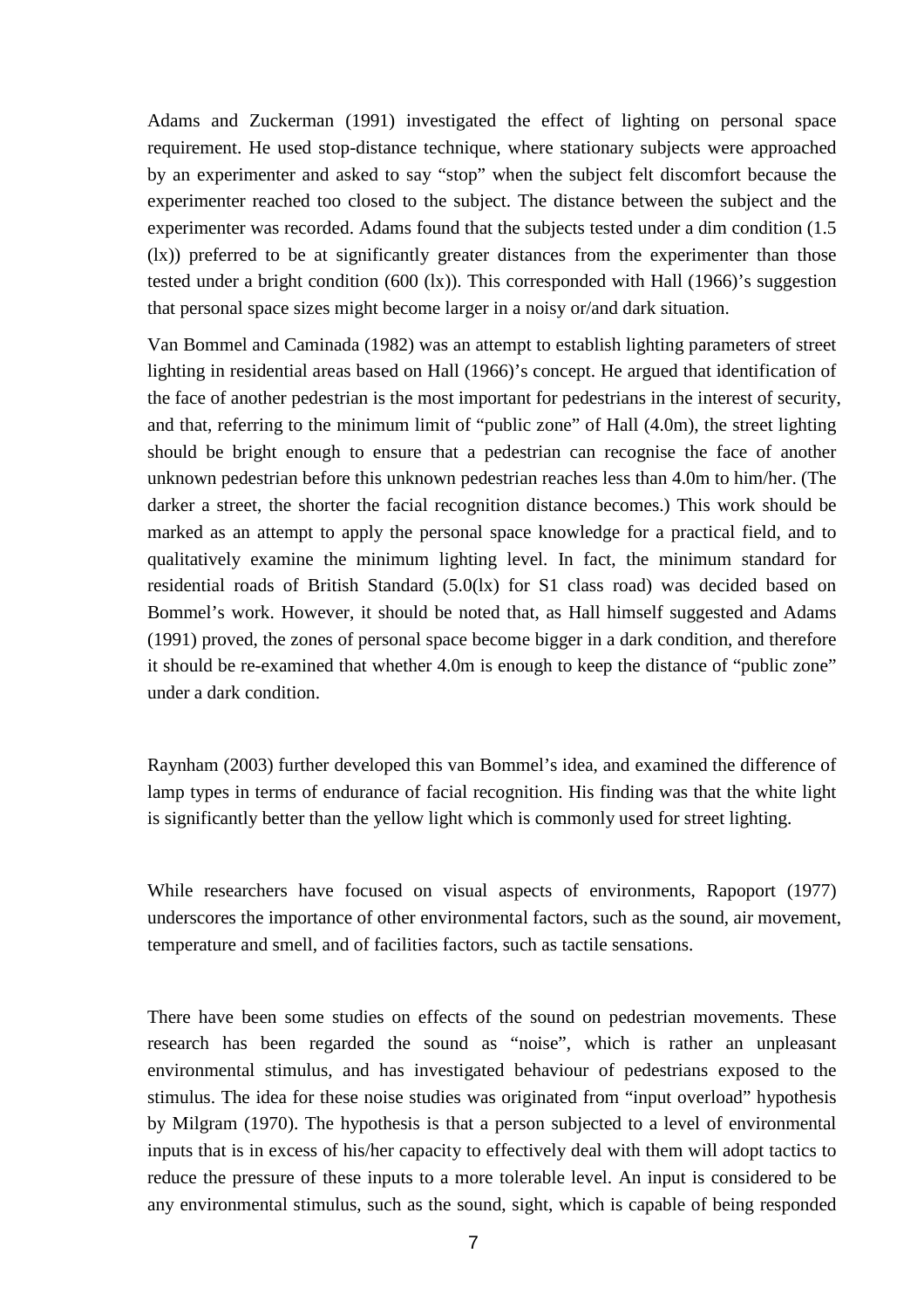to or noticed. Boles (1978) examined the relation between environmental stimuli and cooperation/walking speeds of pedestrians, and confirmed an effect of environmental stimulation on the walking speed. His research was followed by Korte and Grant (1980).

Stilitz (1970) reported negative attitudes of pedestrians to congestion. Some respondents in his research described the situation as "irritating" because "other people get in the way", "you have to avoid people", or "you have to pay attention."

Characteristics of facilities also affect walking characteristics of pedestrians. Affection of stair-gradient on the walking speed was investigated by Fujiyama and Tyler (2004).

Moreover, some personal space research that examined affection of facilities factors should also be mentioned here. White (1975) found that when the room size decreases, people prefer more interpersonal space. Savinar (1975) and Cochran and Urbanczya (1982) suggested that when the ceiling height decreases, people prefer more interpersonal space. Cochran *et al* (1984) found interpersonal distances in indoor is larger than in outdoor.

# 4. Proposed approach

#### 4-1. Understanding "Walking"

Walking is an essential movement of human beings. Not only transport researchers or architects but also various disciplines, including medicine, psychology and sociology, look at walking. In spite of much research so far, there seem to be much room left for further research.

As a result of our intensive literature review on walking, we found that walking is actually a complex movement that consists of various basic movements, such as seeing a way forward with eyes, analysing information from eyes in brain, taking a balance and moving two legs with a good combination. These basic movements may fit into three categories, namely sensing "sensing", "judging" and "output", but details of this categorisation will appear in another paper. An important point is that such various basic movements are simultaneously and collaboratively conduced. For example, while moving legs, pedestrian simultaneously see a way forward. Visual information on an obstacle ahead influences leg movements.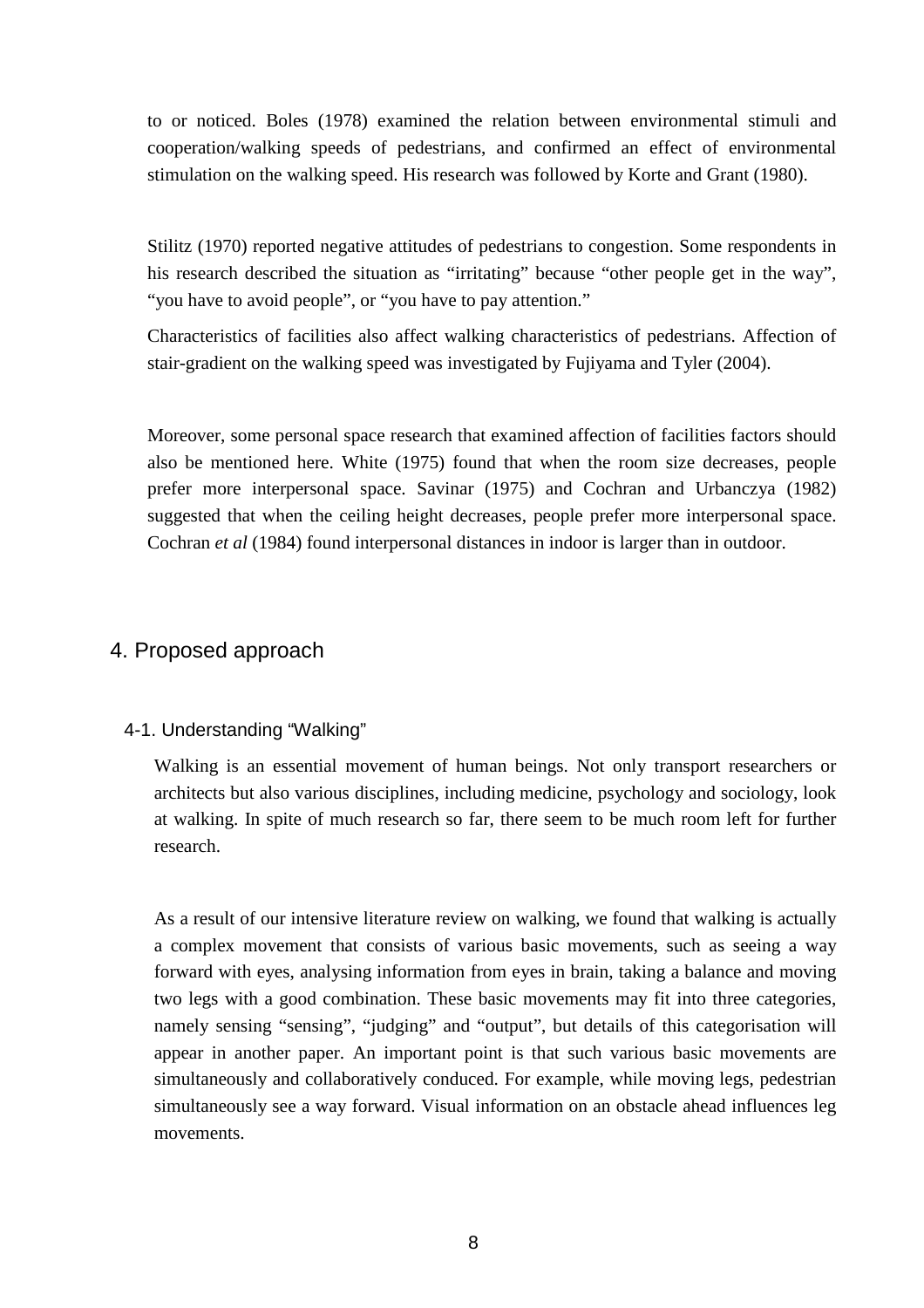Also, pedestrians can do other activities while walking. For example, it is common that some young people eat a hamburger while walking, or on a street people are talking to each other while walking. We can notice that the more attentions people pay to talking, at the less speed they are walking. Moreover, it is a usual scene in comedy movies that a walking person, who is simultaneously thinking a (philosophical) question, collides with an obstacle in front because he/she doesn't notice it.

It should be noted that environments require pedestrians to simultaneously conduct different tasks as well. A typical example is boarding a bus. Pedestrians (passengers) are required to climb a vertical difference between the pavement and the vehicle, to grasp a rail where necessary, to manage shopping bags/belongings on hands, to see where they pay a fare, to pick up their wallet, to pay the fare, to rotate their body and to proceed to inside the vehicle.

Since walking is composed by many basic elements and affected by various pedestrians/ environmental factors, an observational study on streets may have limitation because it is impossible on a street to control such many factors. A laboratory type approach where conditions are scientifically controlled is desirable.

#### 4-2. Microscopic approach

Hitherto, many observational studies on pedestrian movement have been conducted especially in transport field. Most of them have considered pedestrians as a flow, and their intention has been to analyse pedestrians by flow indices, such as the velocity, density and path-width. We call them "macroscopic approach". This approach is suitable for planning/design mass pedestrian facilities, such as a railway platform for commuting people.

However, this macroscopic approach is not appropriate to obtain basic knowledge for creation of comfortable walking environments, because this approach ignores basic issues for the creation, such as how a person perceive environments, or how much space is actually desired by a pedestrian. Concentration on each person, who is affected by or reacts to a given environment, may provide more insights into interactions between pedestrians and environments.

#### 4-3. Heterogeneous approach

Much pedestrian research has been based on the assumption that characteristics of pedestrians are the same among pedestrians (i.e. Each pedestrian walks at the same speed as others). We call this approach "homogeneous approach". This approach has often been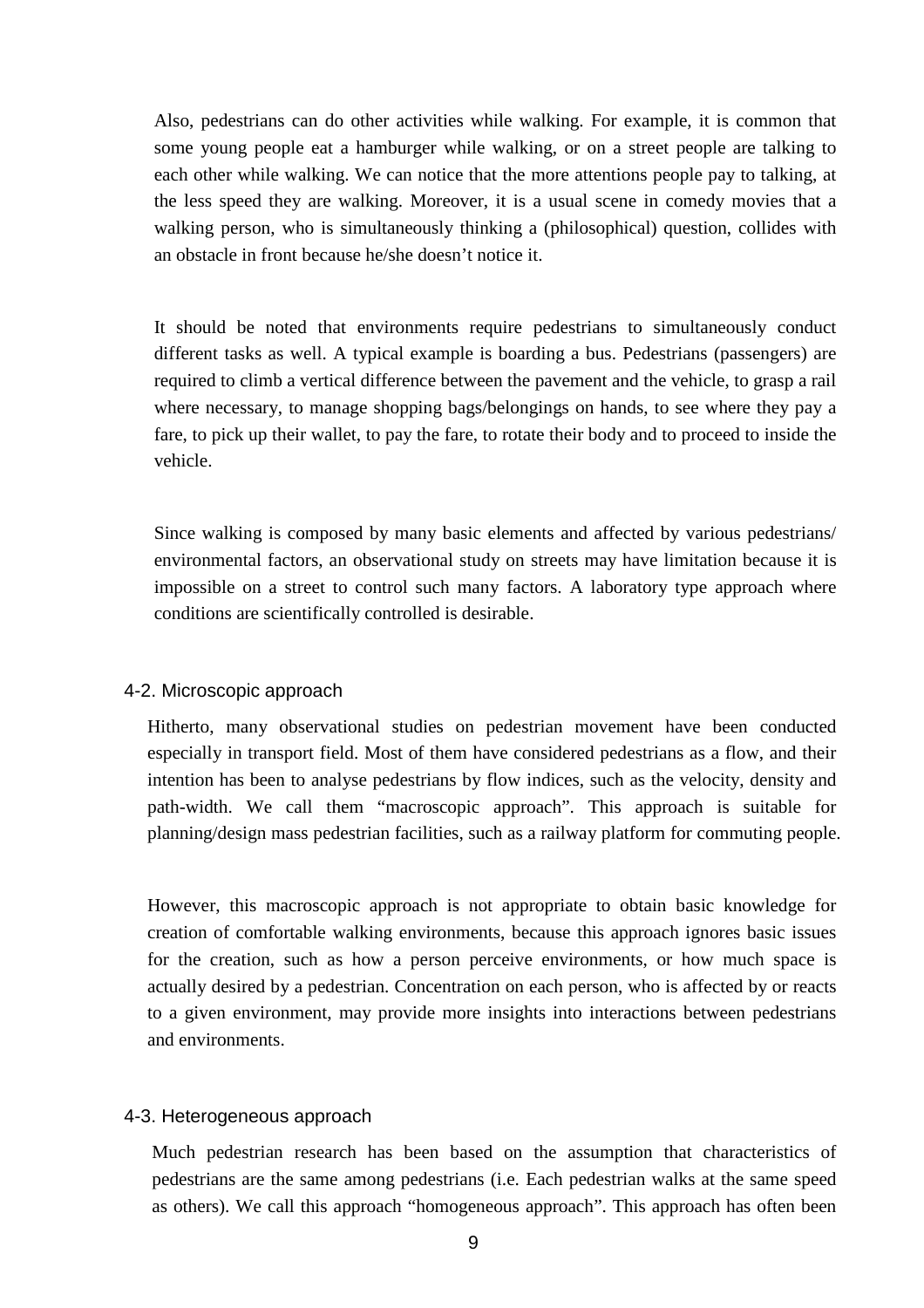employed where transport facilities were designed to meet a substantial amount of demand (and where accessibility or comfort of users was ignored).

In reality, walking characteristics are different amongst pedestrians. For instance, elderly pedestrians walk more slowly than young robust pedestrians. Transport facilities or buildings may require more time for evacuation if there are many elderly users. If a path inside facilities is narrow, there may be a queue or speed down of crowds lead by a slowly walking pedestrian. Another example is use of space. Those who have shopping bags or a suitcase for a foreign travel occupy more space than others. Wheelchair users need more space to turn at a corner than ordinary pedestrians.

There are two reasons why we are interested in differences among pedestrians. First, the aim of this research is to offer knowledge and empirical data for planners/designers of transport facilities. Investigation of characteristics that affect spatial usage, which can be an indicator of a person who reacts to a given environment, may be of great use. By linking obtained knowledge/ data, which explore differences of pedestrians, to national demographic statistics, it is possible to examine characteristics of facilities/environment with a demographically quantitative approach and rates of changes in social participations (Tyler (1999)). Discussion of drawing a threshold, which distinguishes covered people from uncovered people, may be of use for investigation of limitation of the design.

Secondly, in the interest of the social inclusion, transport facilities must be accessible for all people including elderly or disabled people. Looking at differences between vulnerable people and robust people makes it possible to ensure integration of needs of vulnerable people. Also, consideration of such vulnerable people consequently leads easiness or comfort of use for other ordinary users (Fujiyama (2003)).

We call our approach "heterogeneous approach." In our approach, each pedestrian is focused. We don't regard pedestrians as a flow, which consists of the same constituents. Fig.1 is schematic representation of our approach in comparison with the conventional approach.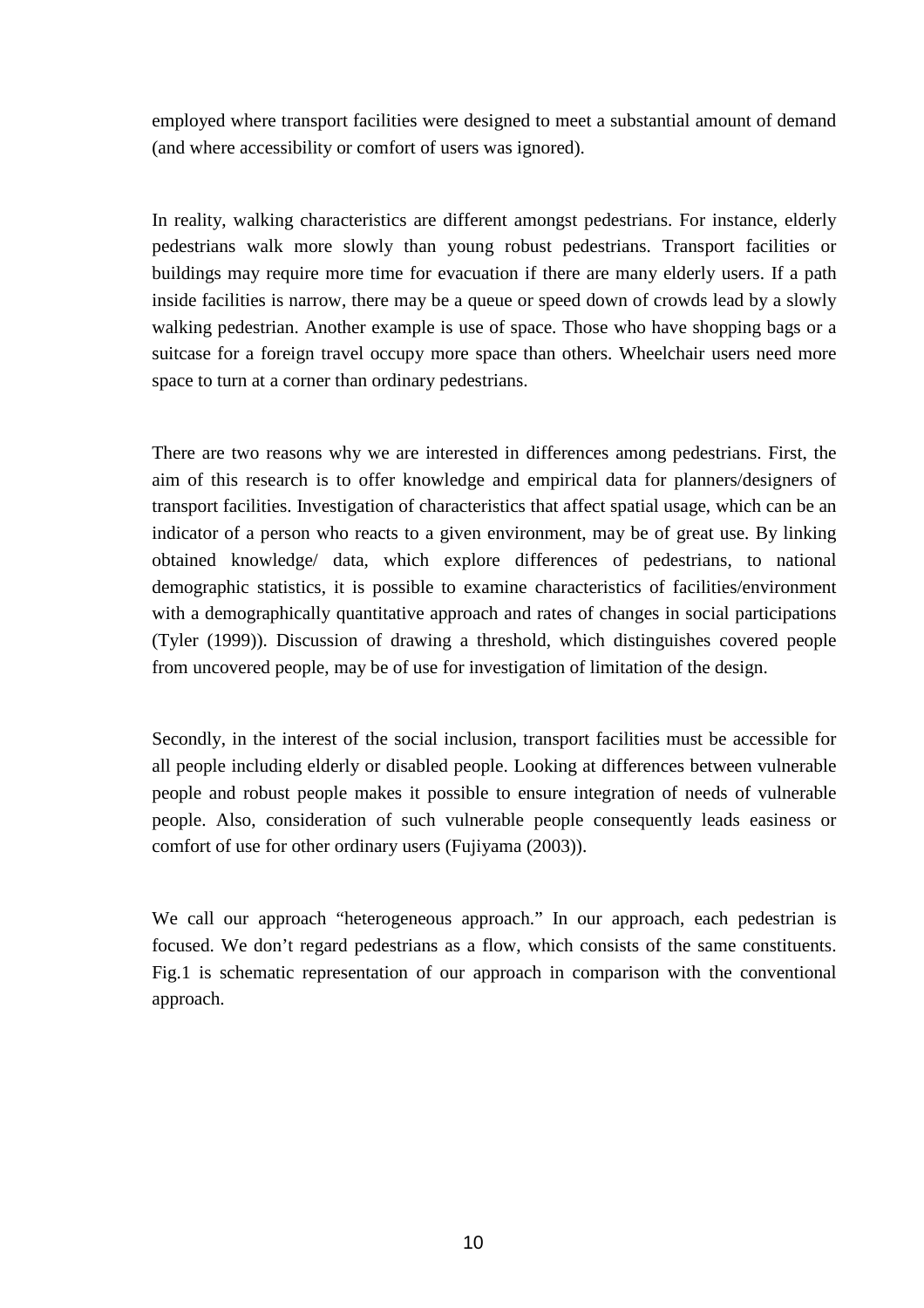

To look at pedestrians as a flow (assuming the characteristics of all pedestrians are the same) [homogeneous approach]

the individual level. (assuming each pedestrian has unique characteristics) [heterogeneous approach]

Fig.1: Comparison of our approach with the conventional approach

#### 4-4. Resulting action

Each pedestrian shows his/her unique walking characteristics under a certain walking environment because his/her capabilities are unique. For example, an elderly person walks more slowly when ascending stairs than young people. Fujiyama and Tyler (2004) found that for elderly people, who have relatively less leg extensor power, the stronger leg extensor power an elderly person has, the faster he/she ascends stairs.

Also, the same pedestrian shows different walking characteristics according to the different environments. Fujiyama and Tyler (2004) found that the steeper the stairs, the more slowly a pedestrian walks on them.

We assume that each pedestrian has a set of (provided) capabilities (i.e. climbable height), and environment has a set of (required) capabilities (i.e. height of a vertical difference (a stair)). The action of a pedestrian in a certain environment (i.e. walking speed) is a result of interactions between the pedestrian's (provided) capabilities and the environment's (required) capabilities (Cepolina and Tyler (2004), Fujiyama (2004)). The strength of this approach is to consider both persons' and environmental factors in the same comparison frame.

We regard use of space of a person as an indicator of his/her reaction to a given environment (or a result of comparison between a person's (provided) capabilities and an environment's (required) capability. In this paper, among various use of space actions, we are interested in following three actions.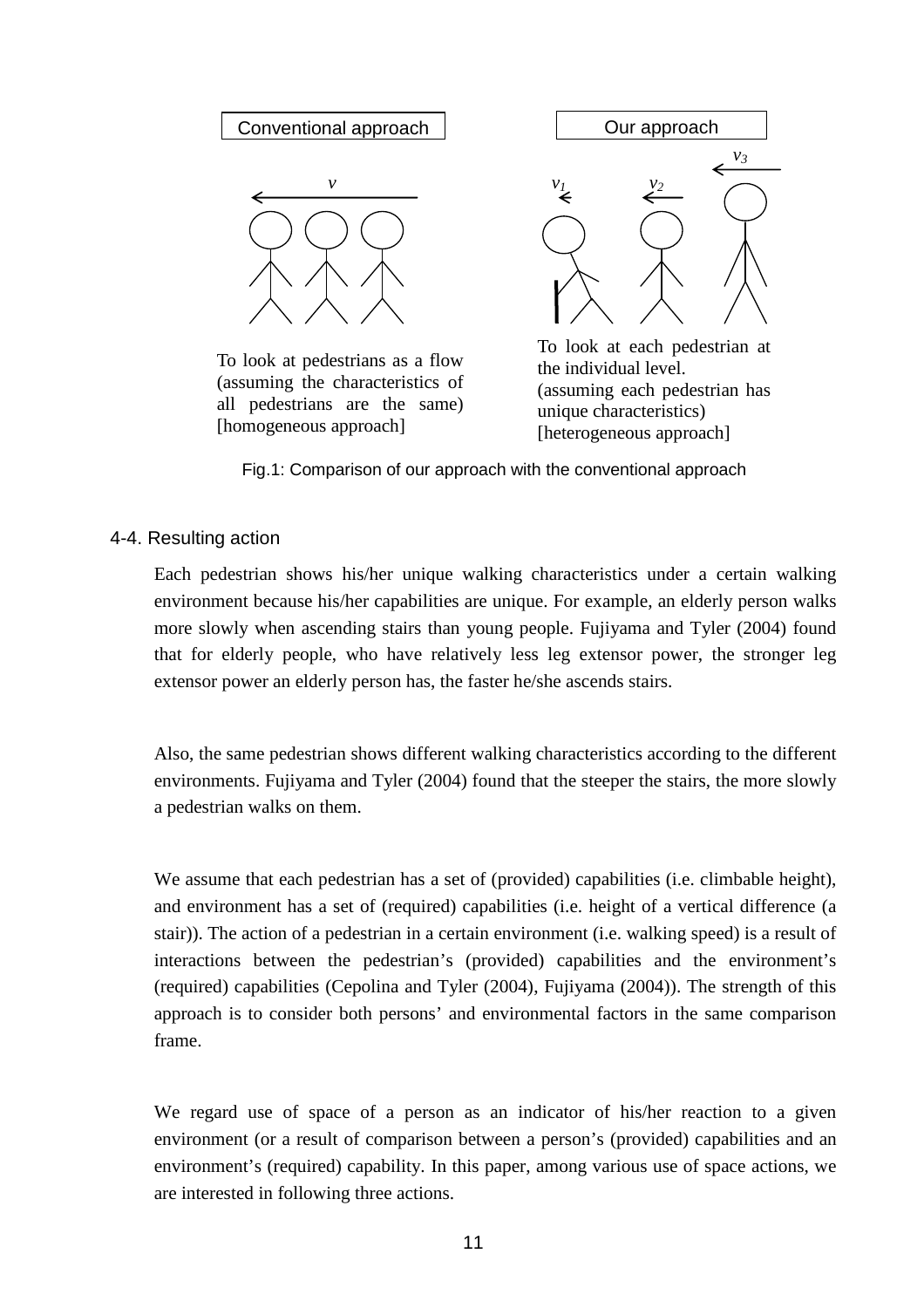- A) Absolute stop/ proceed
- B) Walking speed
- C) Collision avoidance manoeuvre

Action A means a situation where a pedestrian can't continue walking and stops. Imagine a person walking in a house in the night and suddenly the light is turned off. The person can't continue walking because he/she temporarily loses his/her sight. Action B means a situation where a pedestrian needs to change his walking speed. For example, if from a certain point a slope gradient becomes very steep, the walking speed of a pedestrian on the slope may become slow. Action C means a situation where a pedestrian changes collision avoidance manoeuvre. For example, suppose a pedestrian avoids an electricity poll in front at nighttime. If it is very dark, the collision avoidance manoeuvre he/she takes may be different from the one in a bright condition. Fig. 2 is a schematic representation of this notion.

Note that we don't consider origin/destination issues in our study and therefore we don't take account of situations where a pedestrian changes his/her direction because of his/her intention to get the destination. However, we do look at the microscopic route choices (i.e. do I pass to the right or left of an oncoming pedestrian?)



Fig.2: Structure of factors affecting use of space of a pedestrian

Among these resulting actions, this paper concentrates on Action C: Collision avoidance manoeuvre. (Action A and Action B will be investigated in other papers.) This is because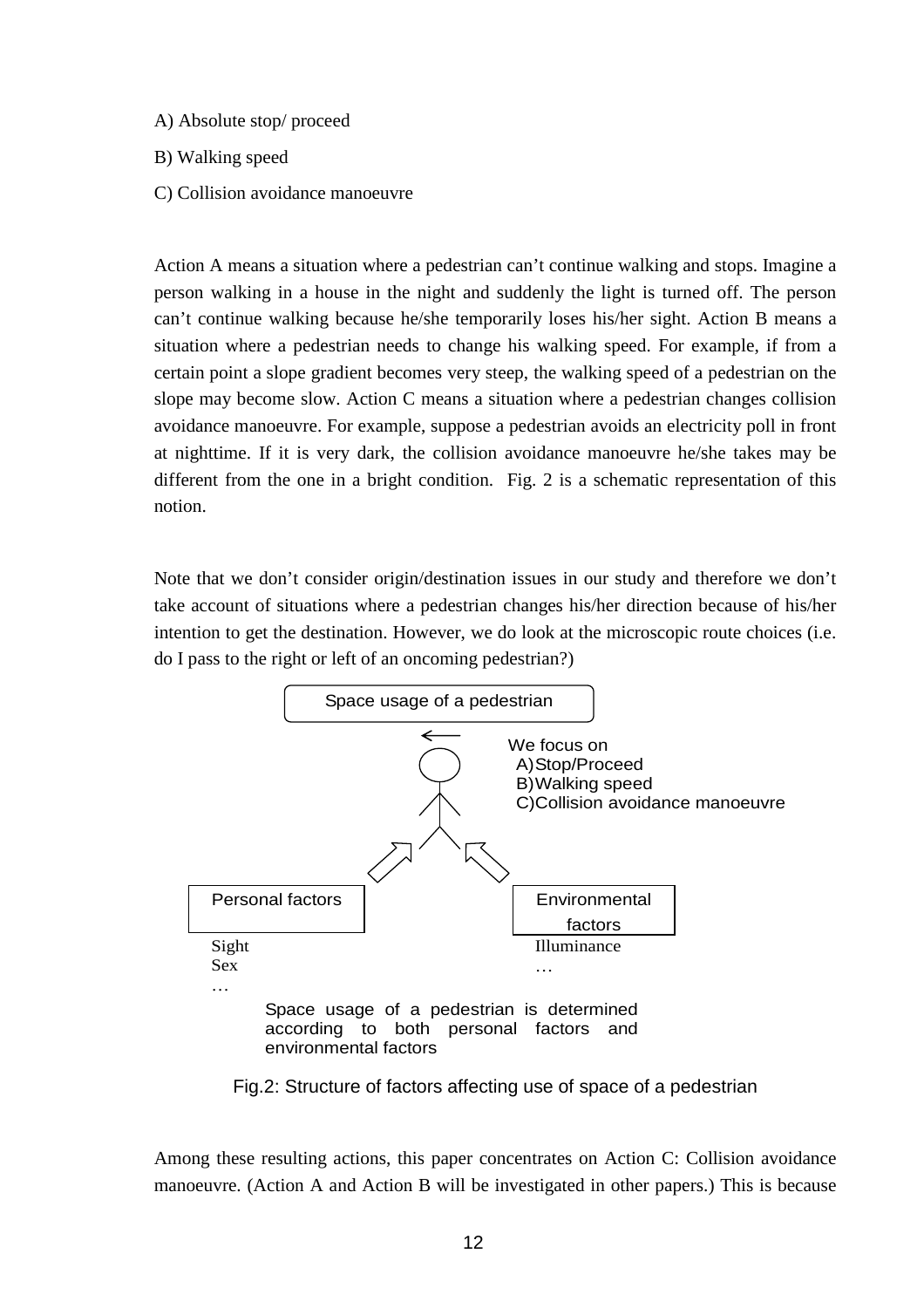collision avoidance is directly related to use of space of pedestrians. Also, knowledge/ empirical data on collision avoidance are useful for planning/design of walking spaces/ facilities, as well as for pedestrian simulation models.

# 5. Framework for experiments

# 5-1. Overview of PAMELA laboratory

In order to investigate use of space of pedestrians under a variety of facility/environment conditions, we perform a series of experiments. The experiments take place in PAMELA laboratory.

PAMELA laboratory is a mobile laboratory designed to simulate pedestrian environments and test them under controlled conditions. The facility consists of an elevated demountable paved platform that is about 7m square but able to be configured differently if required, thereby making it possible to create a variety of street conditions, such as vertical differences or a slope. The facility also has lighting and sounding systems, which are controlled by a computer. The equipped laser tracking system enables detailed analysis of pedestrian tracks.



Fig. 3: Variation of PAMELA platform

#### 5-2. Factors to be investigated

As stated before, we see three types of resulting actions, which are consequences of comparison between characteristics of pedestrians and characteristics of facilities/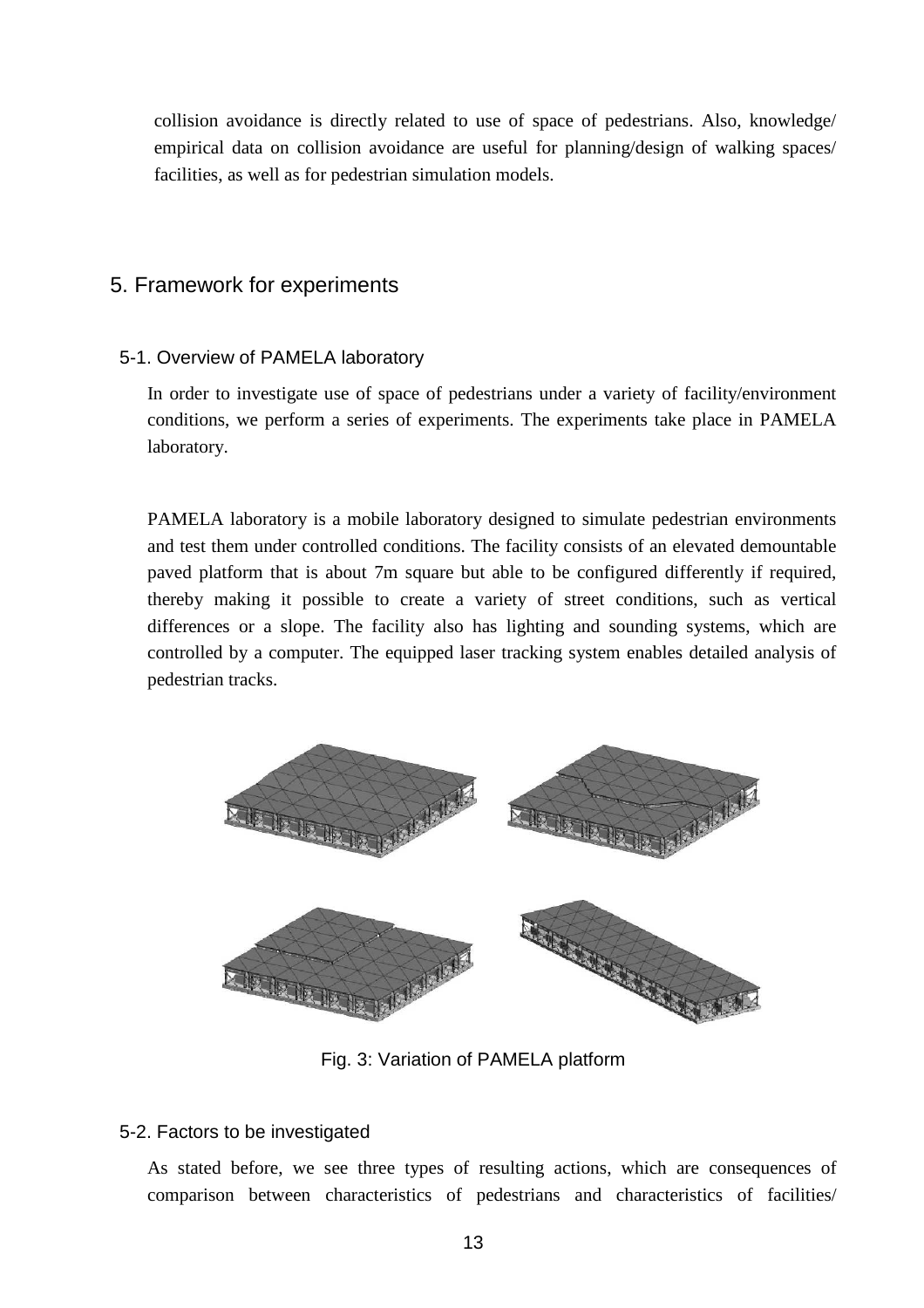environments. A brain storming was performed to find possible characteristics of both pedestrians and facilities/ environments that affect these three resulting actions. The result of the brain storming can be seen in Fig. 4.

For collision avoidance manoeuvre, not only characteristics of facilities/environments but also characteristics of an approached object may result in different resulting action details. For example, imagine a pedestrian is approaching to a stationary object. Size or the characteristics of the approached object (i.e. a postbox or a tiny rubbish) may alter details of his/her collision avoidance to the object (i.e. the distance to the object when he/she starts deflection to avoid the object).



Fig. 4-1: Characteristics that may affect resulting action A: Stop/ proceed



Fig. 4-2: Characteristics that may affect resulting action B: Walking speed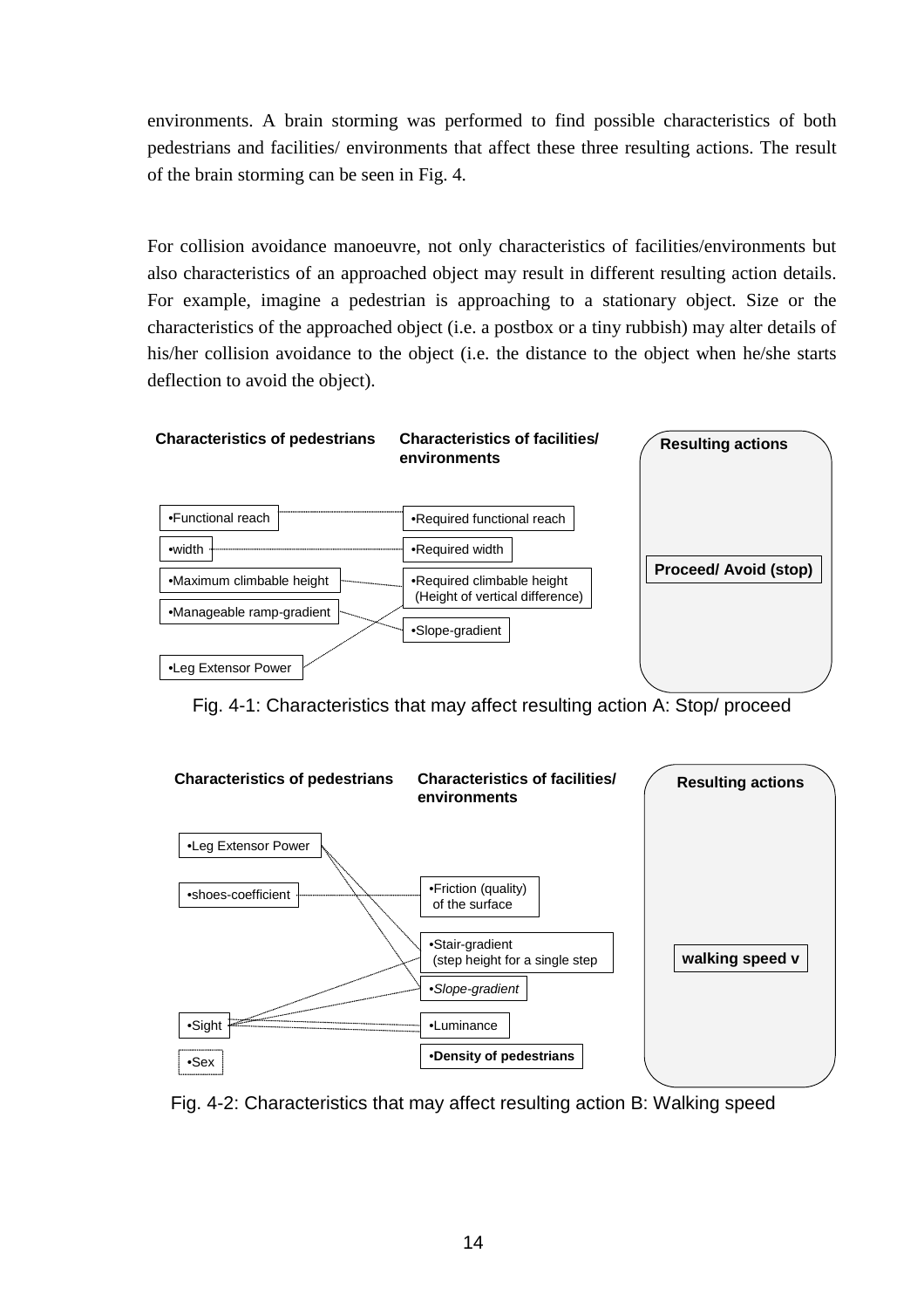

Type of object= {bin, chair, post, bicycle...} ß need to categorise Collision avoidance distances (a, b): See fig 4-4

Fig. 4-3: Characteristics that may affect resulting action C: collision avoidance manoeuvre



Fig. 4-4: Collision avoidance distances

In the first step of this series of research, this paper concentrates on Action C: Collision avoidance manoeuvre. As we have seen, collision avoidance of a pedestrian reflects his/her spatial requirements for the walking space. Requirements of the walking space are an indicator of various elements that should be taken into account in planning/design of walking facilities/environments.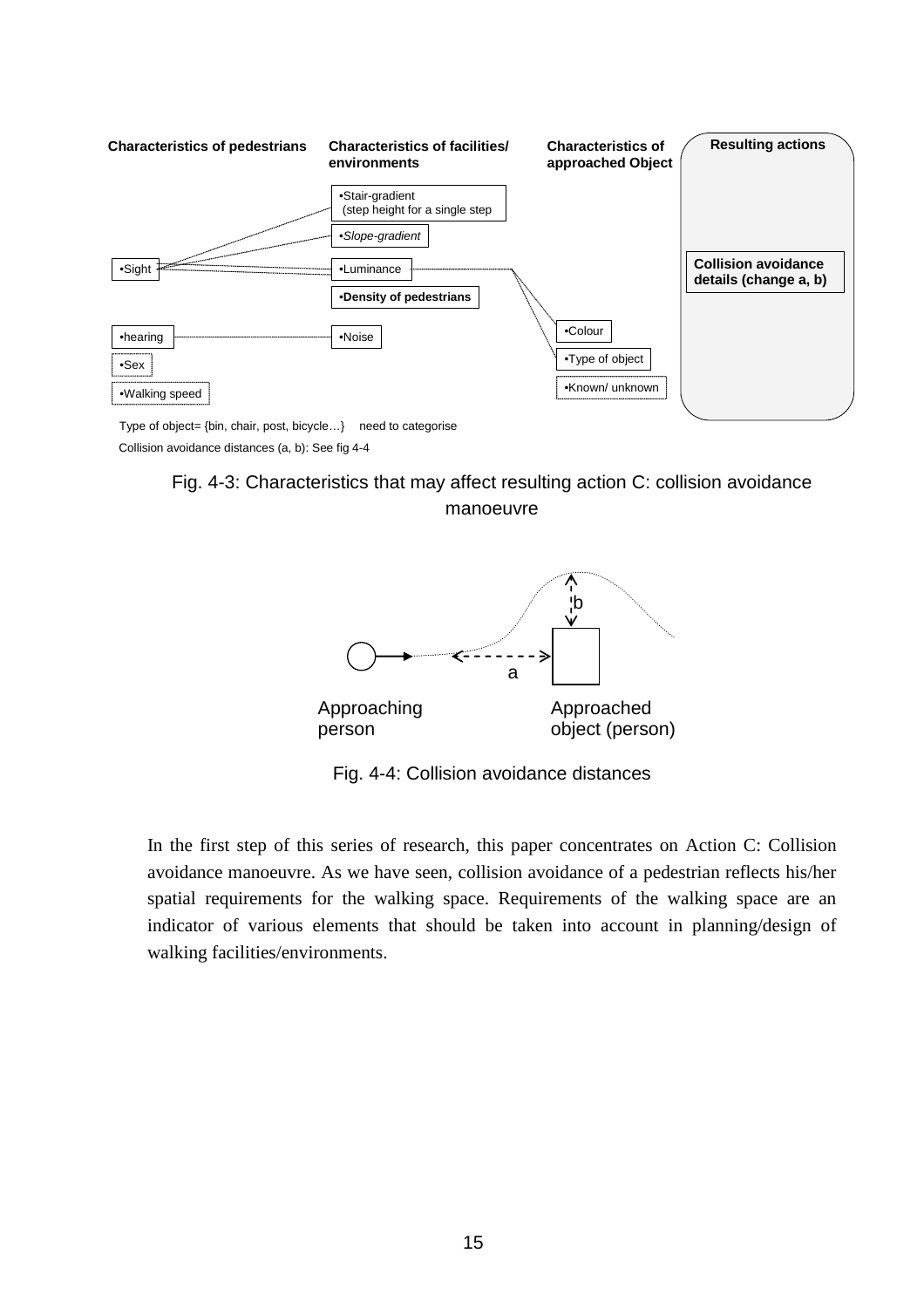

for his/her walking manoeuvre

Fig. 6. Composition of requirements for walking space

safe from other

pedestrians



environment

The aim of the series of our research is to investigate use of space of pedestrians. As the introduction of the series, this paper focused especially on the background of the research and the basic framework of the research. Based on the framework, subsequent studies will look at each issue/element. One of the advantages of our approach is to look at each pedestrian. We regard walking characteristics of a pedestrian as the consequence of comparison between characteristics of the pedestrian and characteristics of a given environment/facility. We investigate relations among them.

From now on, we will perform a series of experiments according to the framework we proposed. The experiments will be conducted in a robust statistical manner. Also, we will link our results to other national statistics.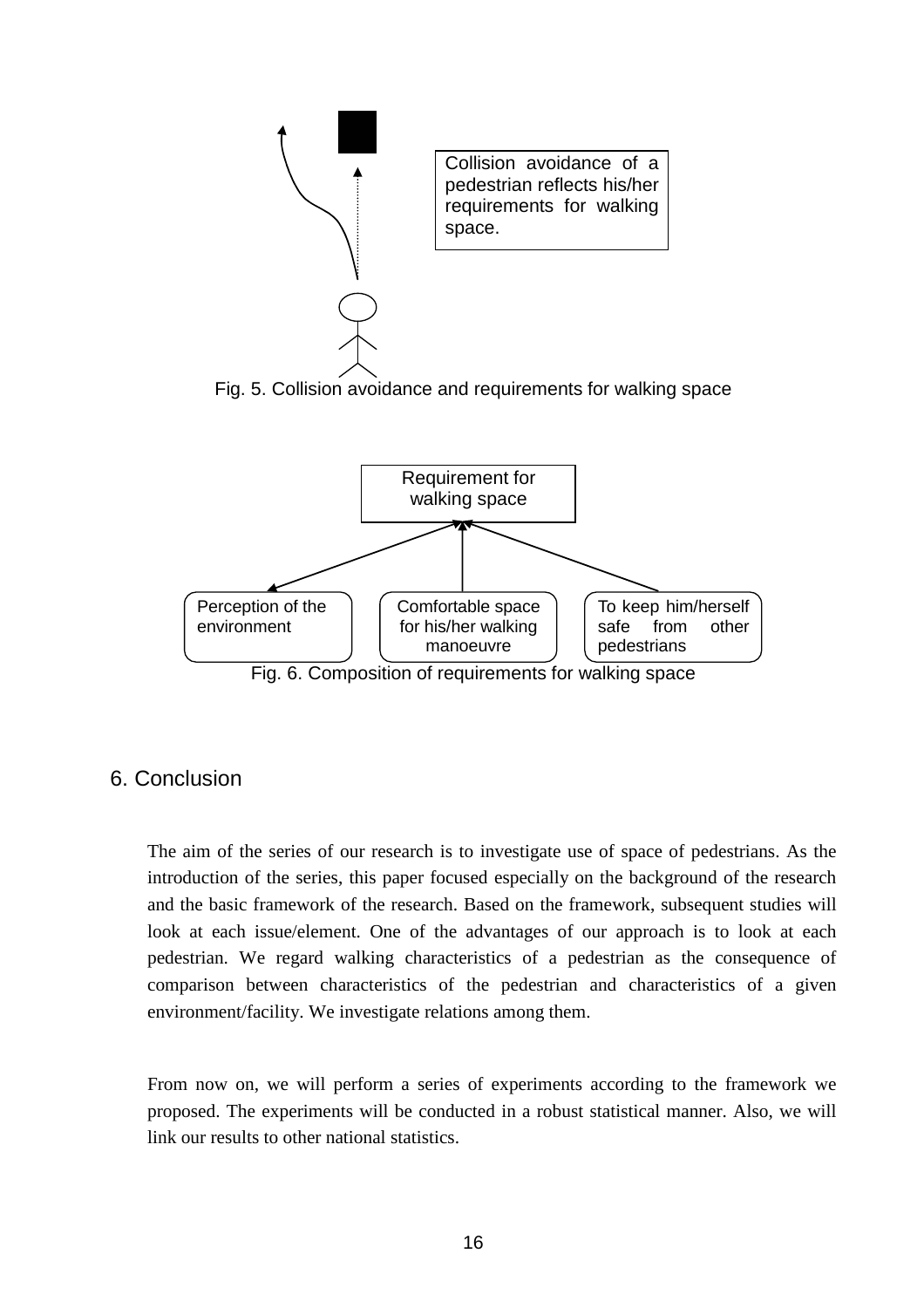Obtained data and knowledge through this research can contribute to planning/design of pedestrian environments. Existing standards for transport facilities tend to be based on minimum requirements. Our research, which explores conditions for "comfortable" space, can offer insights of design criteria to create comfortable walking environments/ facilities.

Moreover, the obtained knowledge can be integrated into our pedestrian simulation, which can represent detailed movements of pedestrians. With this simulation, we can estimate how alterations of environments (i.e. introduction of a new lighting system on a street or in a subway) affect movements of pedestrians. This can be a useful tool for transport facilities planner/designers.

# References

- Adams, L. and Zuckerman, D. (1991) The effects of lighting conditions on personal space requirement, *Journal of general psychology*, **118**(4), pp335-340
- Boles, W. E. and Hayward, S. C. (1978) Effects of urban noise and sidewalk density upon pedestrian cooperation and tempo, *Journal of social psychology*, **104**, pp29-35
- British Standards (2003) BS EN 5489-1:2003 Code of practice for the design of road lighting, *British standards*, London, UK
- Caplan, M. E. and Goldman, M. (1981) Personal space violations as a function of height, *Journal of social psychology*, **114**, pp167-171
- Cepolina, E. M. and Tyler, N. (2004) Microscopic simulation of pedestrians in accessibility evaluation, *Transportation planning and technology*, **27**(3), 145-180
- Cochran, C, D. and Urbanczyk, S. (1982) The effect of availability of vertical space on personal space, *Journal of psychology*, Vol. **111**, pp137-140
- Cochran, C. D. *et al* (1984) Personal space requirements in indoor versus outdoor locations, *Journal of psychology*, **117**, pp121-123
- Dabbs, J. M. and Stokes, N. A. (1975) Beauty is power: The use of space on the sidewalk, *Sociometry*, **38**, pp551-557
- Daly, P. N. *et al* (1991) Pedestrian speed/flow relationships for underground stations, *Traffic engineering and control*, **32**(2), pp75-78
- Fujiyama, T. (2003) Evaluating Introduction of Accessibility by Pedestrian Simulation, *Working paper* at Centre for transport studies, University College London, UK
- Fujiyama, T. (2004) Concept: Coping model to measure "Easiness" to manage a facility/service –for evaluation of accessible designs-, *Working paper* at Centre for transport studies, University College London, UK
- Fujiyama, T. and Tyler, N. (2004) An Explicit Study on Walking Speeds of Pedestrians on Stairs, *paper presented to 10th international conference on mobility and transport for elderly and disabled people*, Act city, Hamamatsu, Japan, May
- Fruin, J. J. (1971) *Pedestrian planning and design*, Metropolitan association of urban designers and environmental planners, New York, USA
- Goffman, E. (1971) *Relations in public*, Harper and Row, New York, USA
- Hall, E. T. (1966) *The hidden dimension*, Anchor books, Doubleday&company, New York, USA
- Hankin, B. D and Wright, R. A. (1958) Passenger flow in subways, *Operational research quarterly*, **9**(2), pp81-88